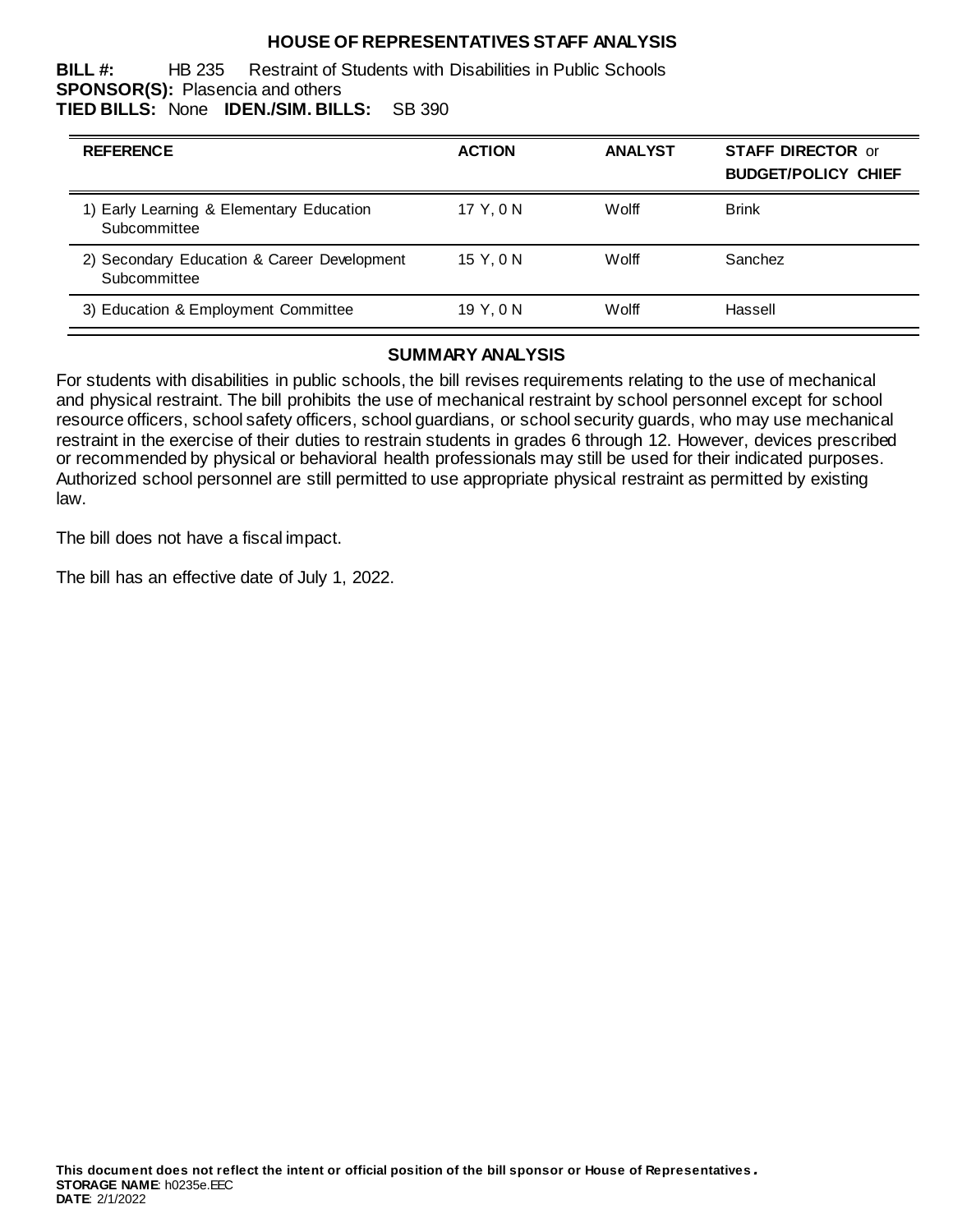### **FULL ANALYSIS**

## **I. SUBSTANTIVE ANALYSIS**

### A. EFFECT OF PROPOSED CHANGES:

#### **Present Situation**

#### **Background**

Florida law authorizes district school boards, each teacher, and other members of school staff to control and discipline students. <sup>1</sup> Additionally, teachers must keep order in the classroom and in other assigned places.<sup>2</sup>

In 2011, the Legislature established requirements regarding the use of seclusion and restraint on students with disabilities.<sup>3</sup> Subsequently, the Florida Department of Education (DOE) issued *Technical Assistance Paper Guidelines for the Use, Documentation, Reporting, and Monitoring of Restraint and Seclusion with Students with Disabilities* (TAP 2011-165). <sup>4</sup> The DOE guidelines covered:<sup>5</sup>

- When seclusion or restraint might be used.
- Considerations when selecting a training program for restraint.
- What should be documented.
- Parent notification and reporting.
- Monitoring use.

The DOE guidelines stressed the importance of students with disabilities being treated with respect and dignity in an environment that provides for the physical safety and security of students and staff. The *TAP 2011-165* recognized that the use of seclusion and restraint may have an emotional impact on students and should not be used to punish a student or as a deterrent. Therefore, the TAP 2011-165 recommended that seclusion and restraint should only be used in emergency situations when an imminent risk of serious injury or death to the student or others exists.<sup>6</sup>

In 2021, the Legislature further restricted the use of seclusion and restraint and provided more concrete guidance to school districts.<sup>7</sup> These changes included a prohibition on the use of seclusion,<sup>8</sup> defining terms,<sup>9</sup> and placing limitations on when and how restraint may be used.<sup>10</sup> The following definitions are relevant to the use of restraint on students with disabilities:<sup>11</sup>

- "Imminent risk of serious injury" means the threat posed by dangerous behavior that may cause serious physical harm to self or others.
- "Restraint" means the use of a mechanical or physical restraint.
- "Mechanical restraint" means the use of a device that restricts a student's freedom of movement. The term does not include the use of devices prescribed or recommended by physical or behavioral health professionals when used for indicated purposes.
- "Physical restraint" means the use of manual restraint techniques that involve significant physical force applied by a teacher or other staff member to restrict the movement of all or part

 $\overline{a}$ 

5 *Id*.

<sup>7</sup> Chapter 2021-140, L.O.F.

<sup>9</sup> Section 1003.573(1), F.S. (2021).

<sup>&</sup>lt;sup>1</sup> Section 1003.32, F.S.

<sup>2</sup> *Id*.

<sup>&</sup>lt;sup>3</sup> Chapter 2011-175, L.O.F.

<sup>4</sup> Florida Department of Education, Technical Assistance Paper, *Guidelines for the Use, Documentation, Reporting, and Monitoring of Restraint and Seclusion with Students with Disabilities* (Oct. 14, 2011), on file with the Early Learning & Elementary Education Subcommittee.

<sup>6</sup> *Id.* at A-1.

<sup>8</sup> Section 1003.573(2), F.S. (2021).

<sup>10</sup> Section 1003.573(3), F.S. (2021).

**STORAGE NAME**: h0235e.EEC **PAGE: 2** <sup>11</sup> Section 1003.573(1), F.S. (2021).

**DATE**: 2/1/2022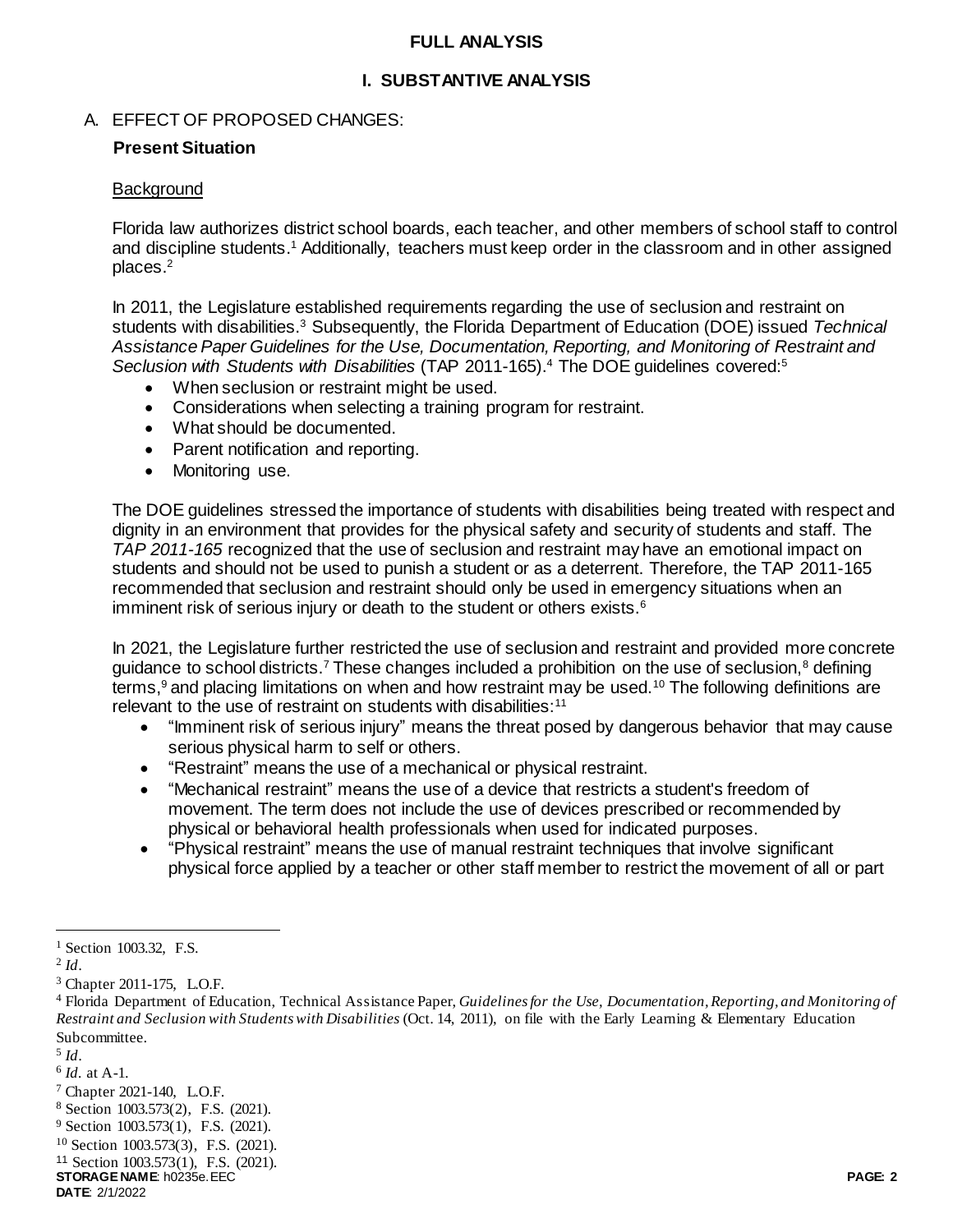of a student's body. The term does not include briefly holding a student in order to calm or comfort the student or physically escorting a student to a safe location.

 "Positive behavior interventions and supports" means the use of behavioral interventions to prevent dangerous behaviors that may cause serious physical harm to the student or others.

## Use of Restraint on Students with Disabilities

School districts are required to have policies and procedures governing the use of restraint on students with disabilities, including the designation of school personnel authorized to use positive behavioral interventions and supports (PBIS) and restraint.<sup>12</sup> Authorized school personnel may only use mechanical or physical restraint after all PBIS have been exhausted and only when there is an imminent risk of serious injury.<sup>13</sup> The use of restraint must end once the imminent risk of serious injury has ended.<sup>14</sup>

All school personnel are prohibited from:

- Using mechanical or physical restraint techniques or devices such as straightjackets, zip ties, handcuffs, or tie downs in a manner that may obstruct or restrict breathing or blood flow or that place a student in a face down position with the student's hands restrained behind the student's back.<sup>15</sup>
- Using restraint to inflict pain to induce compliance.<sup>16</sup>
- Using restraint for student discipline.<sup>17</sup>

# 2021 Data on Use of Restraint Incidents

In 2021, the Legislature also required the DOE to publish monthly on its website de-identified restraint incident data from school districts no later than October 1, 2021.<sup>18</sup> The DOE has published four monthly reports of the data it received from school districts relating to use of restraint incidents during the 2021- 2022 school year.<sup>19</sup>

| Month                   |     | Number of Incidents   Number of Students | <b>Mechanical Restraint</b> |
|-------------------------|-----|------------------------------------------|-----------------------------|
| August <sup>20</sup>    | 379 | 274                                      | 3%                          |
| September <sup>21</sup> | 613 | 439                                      | 4%                          |
| October <sup>22</sup>   | 629 | 437                                      | 4%                          |
| November <sup>23</sup>  | 554 | 396                                      | 4%                          |

# **Effect of Proposed Changes**

The bill prohibits the use of mechanical restraint by school personnel except for school resource officers, school safety officers, school guardians, or school security guards, who may use mechanical

 $\overline{a}$ 

<sup>12</sup> Section 1003.573(4), F.S. (2021).

 $13$  Section 1003.573(3)(a), F.S. (2021). The degree of force applied during the use of physical restraint must be limited to the degree of force necessary to protect the student or others from imminent risk of serious injury. Section 1003.573(3)(c), F.S. (2021). <sup>14</sup> Section 1003.573(3)(a), F.S. (2021).

<sup>15</sup> *Id*.

<sup>16</sup> *Id*.

<sup>17</sup> Section 1003.573(3)(b), F.S. (2021).

<sup>18</sup> Section 1003.573(8)(c), F.S. (2021).

<sup>19</sup> Florida Department of Education, *Program Accountability, Assessment & Data Systems*,

<https://www.fldoe.org/academics/exceptional-student-edu/data/> (last visited Jan. 10, 2022).

<sup>20</sup> Florida Department of Education, *Restraint Incidents and Type by District August 1, 2021 through August 31, 2021*, (Oct. 1, 2021), *available at* [https://www.fldoe.org/core/fileparse.php/7672/urlt/swdRestSecluAug21.pdf.](https://www.fldoe.org/core/fileparse.php/7672/urlt/swdRestSecluAug21.pdf)

<sup>21</sup> Florida Department of Education, *Restraint Incidents and Type by District September 1, 2021 through September 30, 2021* , (Nov. 1, 2021), *available at* [https://www.fldoe.org/core/fileparse.php/7672/urlt/swdRestSecluSept21.pdf.](https://www.fldoe.org/core/fileparse.php/7672/urlt/swdRestSecluSept21.pdf) 

<sup>22</sup> Florida Department of Education, *Restraint Incidents and Type by District October 1, 2021 through October 31, 2021* , (Dec. 1, 2021), *available at* [https://www.fldoe.org/core/fileparse.php/7672/urlt/swdRestSecluOct21.pdf.](https://www.fldoe.org/core/fileparse.php/7672/urlt/swdRestSecluOct21.pdf) 

**STORAGE NAME:** h0235e.EEC **PAGE: 3** <sup>23</sup> Florida Department of Education, *Restraint Incidents by District November 1, 2021 through November 30, 2021* , (Jan. 1, 2022), *available at* [https://www.fldoe.org/core/fileparse.php/7672/urlt/sedRestSecluNov21.pdf.](https://www.fldoe.org/core/fileparse.php/7672/urlt/sedRestSecluNov21.pdf)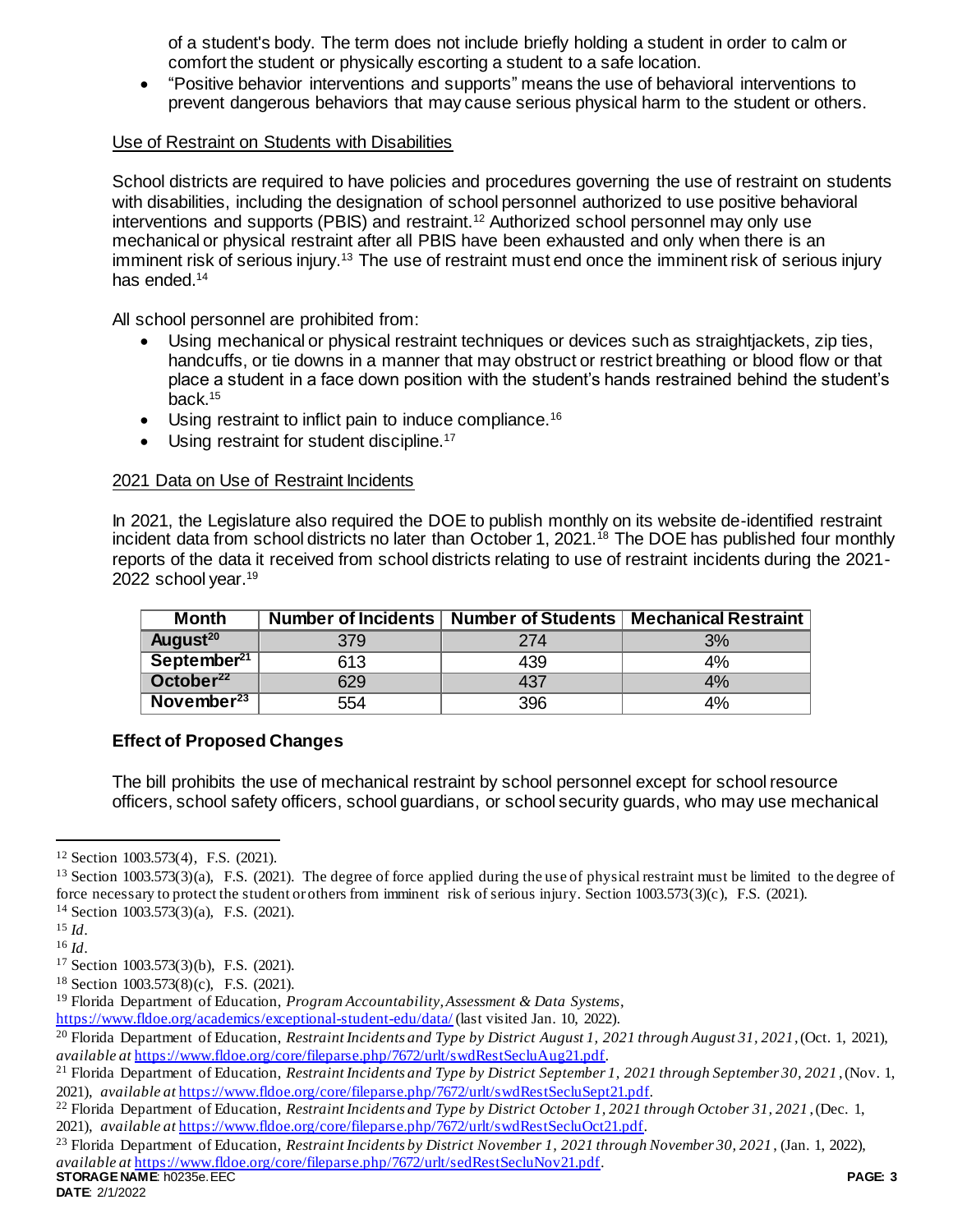restraint in the exercise of their duties to restrain students in grades 6 through 12. However, devices prescribed or recommended by physical or behavioral health professionals may still be used for their indicated purposes. Authorized school personnel may still use appropriate physical restraint as permitted by existing law.

# B. SECTION DIRECTORY:

- **Section 1.** Amends s. 1003.573, F.S.; prohibiting school personnel from using mechanical restraint on students with disabilities; providing exceptions; conforming provisions to changes made by the act.
- **Section 2.** Providing an effective date.

# **II. FISCAL ANALYSIS & ECONOMIC IMPACT STATEMENT**

- A. FISCAL IMPACT ON STATE GOVERNMENT:
	- 1. Revenues:

None.

2. Expenditures:

None.

- B. FISCAL IMPACT ON LOCAL GOVERNMENTS:
	- 1. Revenues:

None.

2. Expenditures:

None.

- C. DIRECT ECONOMIC IMPACT ON PRIVATE SECTOR: None.
- D. FISCAL COMMENTS:

None.

# **III. COMMENTS**

- A. CONSTITUTIONAL ISSUES:
	- 1. Applicability of Municipality/County Mandates Provision: None.
	- 2. Other:

None.

B. RULE-MAKING AUTHORITY:

None.

C. DRAFTING ISSUES OR OTHER COMMENTS:

None.